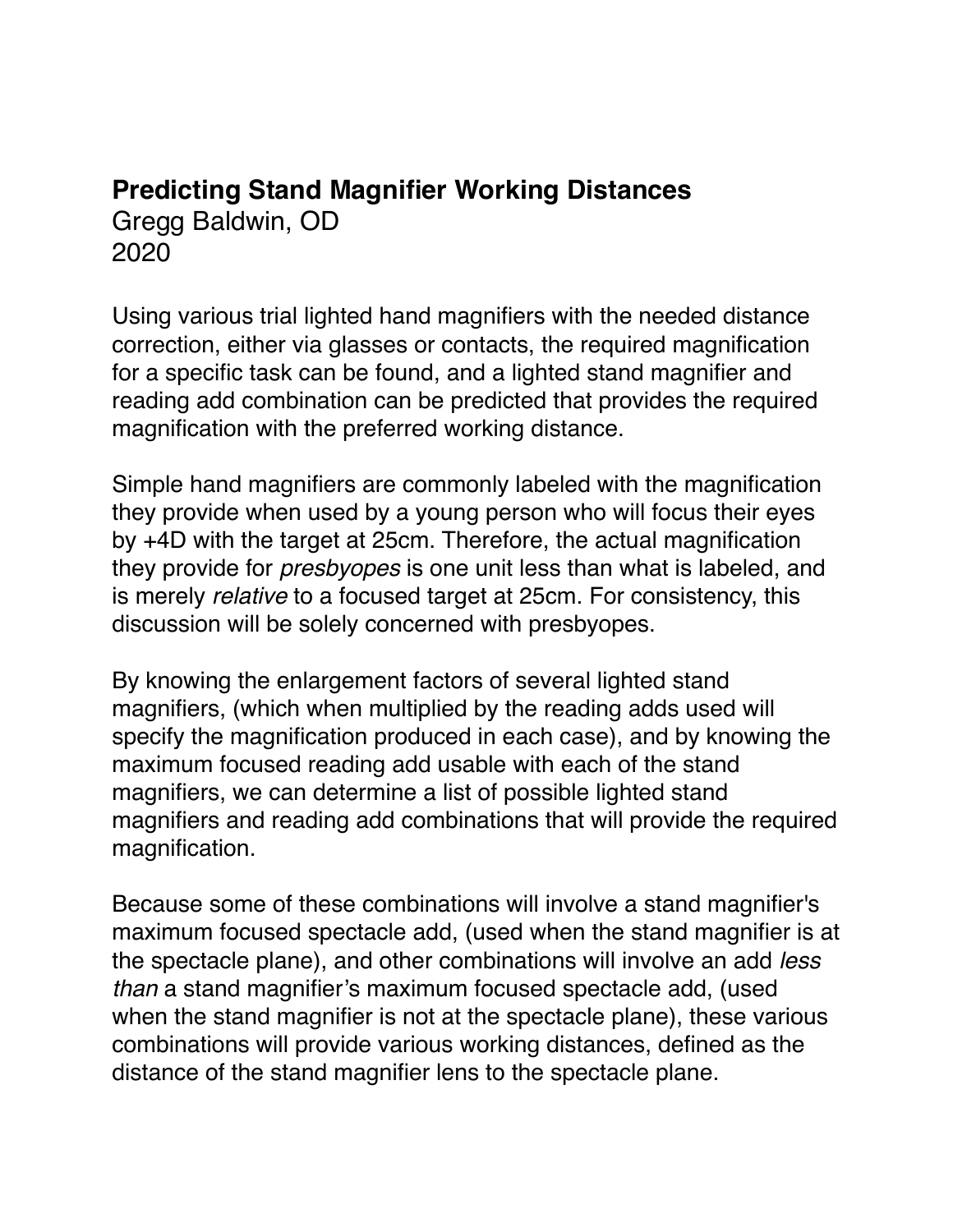| If clear with 5X hand and distance correction:<br>4X is required, and provided by: |             |                                |  |  |
|------------------------------------------------------------------------------------|-------------|--------------------------------|--|--|
| ILA 4X stand                                                                       | $+4.00$ add | held close                     |  |  |
| ILA 5X stand                                                                       | $+4.75$ add | 4.4cm focused working distance |  |  |
| ILA 6X stand                                                                       | $+2.75$ add | 11cm focused working distance  |  |  |
| Coil 4.7X stand                                                                    | $+3.50$ add | 3.6cm focused working distance |  |  |
| Coil 5.4X stand                                                                    | $+2.50$ add | 6.7cm focused working distance |  |  |
| If clear with 6X hand and distance correction:<br>5X is required, and provided by: |             |                                |  |  |
| ILA 5X stand                                                                       | $+6.00$ add | held close                     |  |  |
| ILA 6X stand                                                                       | $+3.25$ add | 5.8cm focused working distance |  |  |
| Coil 5.4X stand                                                                    | $+2.75$ add | 3.0cm focused working distance |  |  |
| If clear with 7X hand and distance correction:<br>6X is required, and provided by: |             |                                |  |  |
| ILA 6X stand                                                                       | $+4.00$ add | held close                     |  |  |
| ILA 7X stand                                                                       | $+4.25$ add | 3.5cm focused working distance |  |  |
| Coil 7.1X stand                                                                    | $+3.50$ add | 3.6cm focused working distance |  |  |
| If clear with 8X hand and distance correction:<br>7X required, and provided by:    |             |                                |  |  |
| ILA 7X stand                                                                       | $+5.00$ add | held close                     |  |  |
| Coil 7.1X stand                                                                    | $+4.00$ add | held close                     |  |  |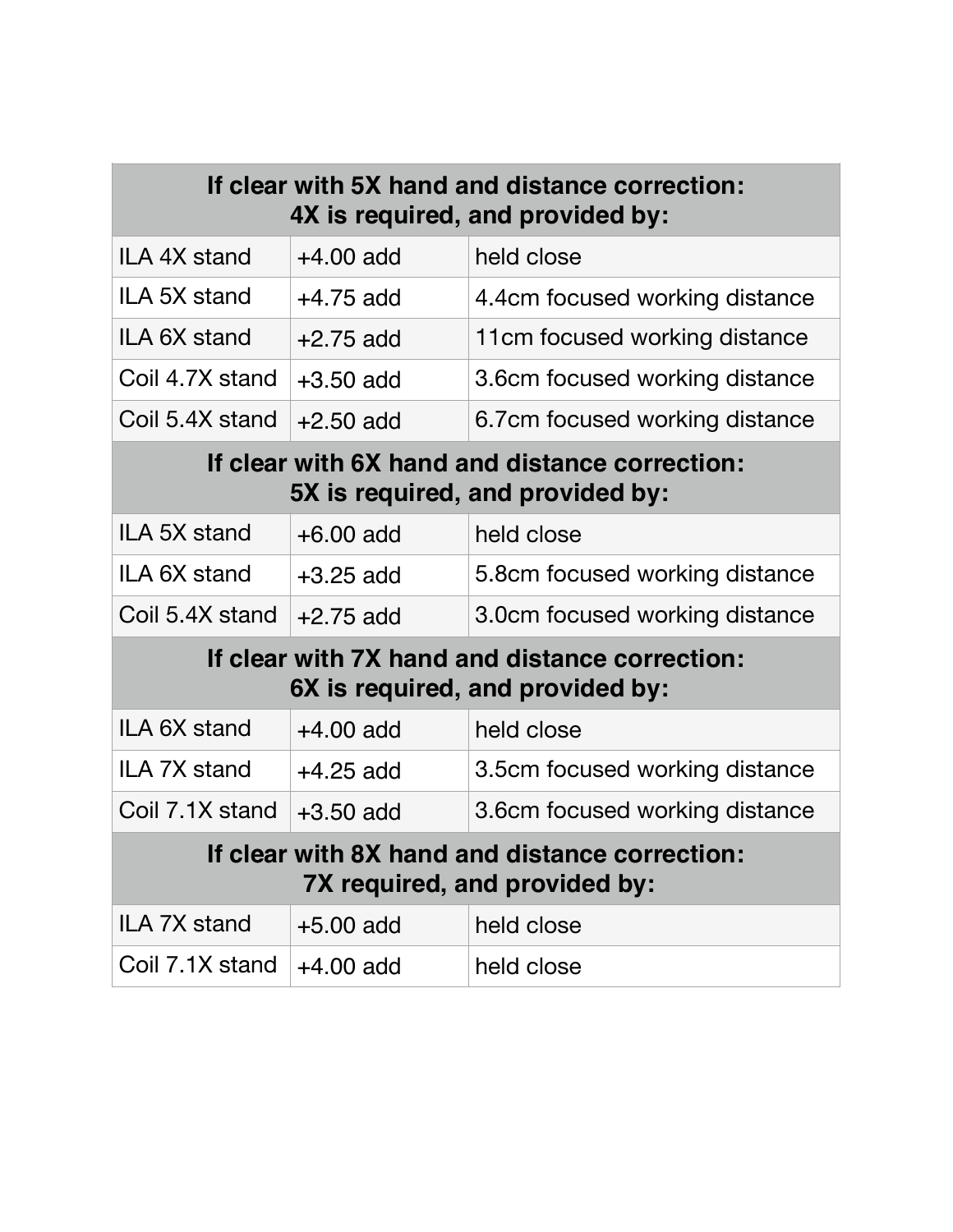In reality, these working distances are actually distance ranges, because while focused magnification occurs at a specific working distance for each specific stand magnifier and reading add combination, clear magnification is determined by how much the image can be out of focus without the person noticing blur. This relates to the refraction, "Just Noticeable Difference," JND, which is measured in spherical diopters of blur. Benjamin Freed, OD, in his 1987 article in The Journal of Vision Rehabilitation, wrote, "The JND is that amount of spherical lens change at which a change in clarity or blur is first noticed. The denominator of the 20 foot Snellen acuity is convenient estimator of the JND for a given eye. For example, a 20/200 eye will be sensitive to a lens change of approximately 2.00D. Using the denominator of the 20 foot acuity to estimate the JND is a rule of thumb and each eye's actual JND is dependent on factors such as pathology and individual sensitivity." \*

The estimations this discussion is meant to provide are intended to be simply predictive. It is therefore reasonable to use the JND rule of thumb mentioned by Dr. Freed, and it is also reasonable to predict the denominator of the 20 foot distance acuity based on the required near magnification.

| <b>Predicted</b><br>required near<br>magnification | <b>Predicted</b><br>distance acuity | <b>Predicted JND</b> |
|----------------------------------------------------|-------------------------------------|----------------------|
| 4X                                                 | "20/80"                             | $0.8D (+/-0.4D)$     |
| 5X                                                 | "20/100"                            | $1.0D (+/-0.5D)$     |
| 6X                                                 | "20/120"                            | $1.2D (+/-0.6D)$     |
| 7X                                                 | "20/140"                            | $1.4D (+/-0.7D)$     |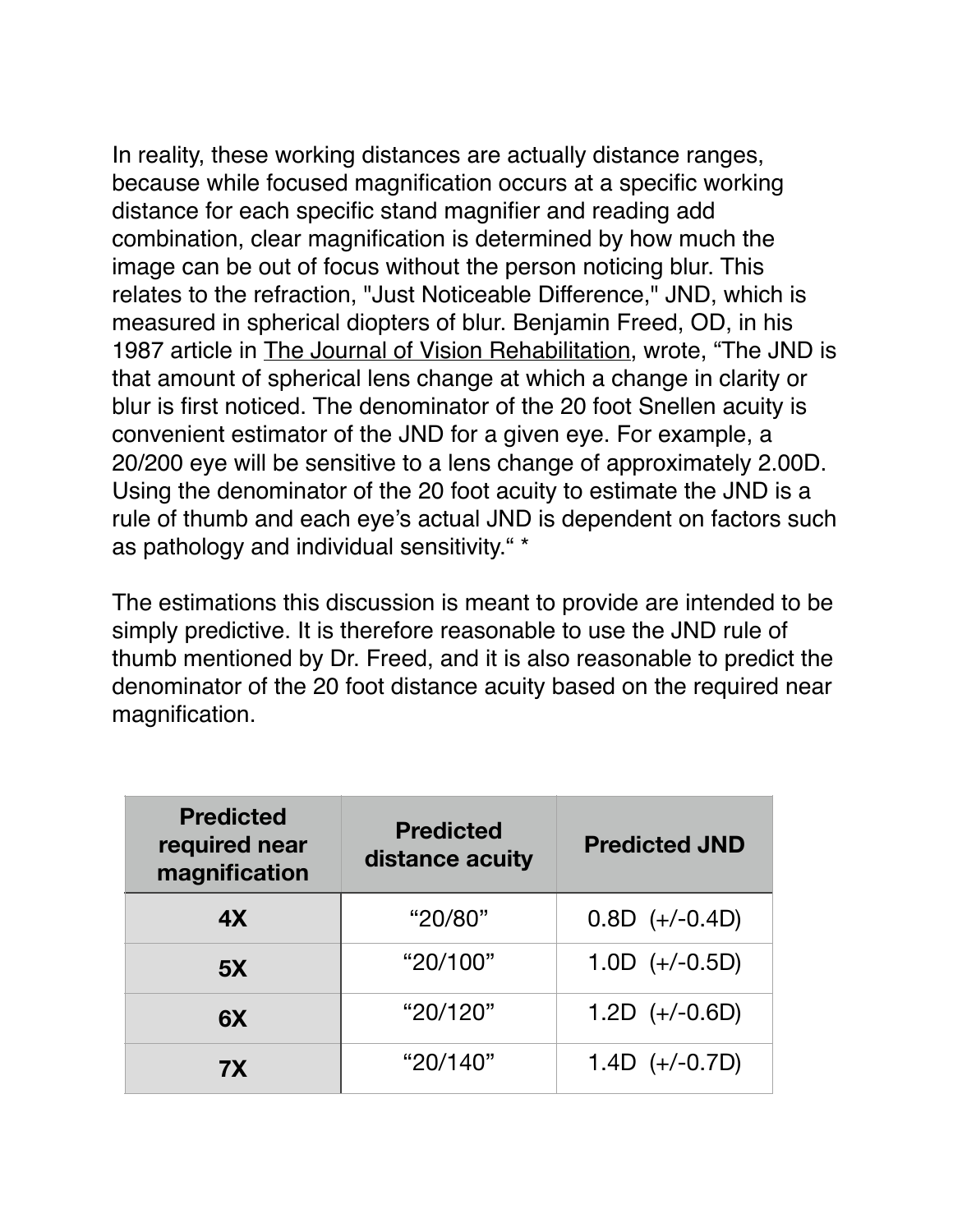When stand magnifiers are combined with their maximum focused spectacle adds, it is reasonable to simply specify their clinically useful positions as "held close" to the spectacle add. However, when stand magnifiers are combined with less than their maximum focusable spectacle adds, the focused working distance is more clinically useful if considered to be the range of predicted clarity using the appropriate JND.

| If clear with 5X hand and distance correction:<br>4X is required, and provided by: |             |                           |  |  |  |
|------------------------------------------------------------------------------------|-------------|---------------------------|--|--|--|
| ILA 4X stand                                                                       | $+4.00$ add | held close                |  |  |  |
| ILA 5X stand                                                                       | $+4.75$ add | JND range $+5.15 - +4.35$ |  |  |  |
| ILA 6X stand                                                                       | $+2.75$ add | JND range $+3.15 - +2.35$ |  |  |  |
| Coil 4.7X stand                                                                    | $+3.50$ add | JND range $+3.90 - +3.10$ |  |  |  |
| Coil 5.4X stand                                                                    | $+2.50$ add | JND range $+2.90 - +2.10$ |  |  |  |
| If clear with 6X hand and distance correction:<br>5X is required, and provided by: |             |                           |  |  |  |
| <b>ILA 5Xstand</b>                                                                 | $+6.00$ add | held close                |  |  |  |
| ILA 6X stand                                                                       | $+3.25$ add | JND range $+3.75 - +2.75$ |  |  |  |
| Coil 5.4X stand                                                                    | $+2.75$ add | JND range $+3.25 - +2.25$ |  |  |  |
| If clear with 7X hand and distance correction:<br>6X is required, and provided by: |             |                           |  |  |  |
| <b>ILA 6Xstand</b>                                                                 | $+4.00$ add | held close                |  |  |  |
| <b>ILA 7Xstand</b>                                                                 | $+4.25$ add | JND range $+4.85 - +3.65$ |  |  |  |
| Coil 7.1X stand                                                                    | $+3.50$ add | JND range $+4.10 - +2.90$ |  |  |  |
| If clear with 8X hand and distance correction:<br>7X is required, and provided by: |             |                           |  |  |  |
| ILA 7X stand                                                                       | $+5.00$ add | held close                |  |  |  |
| Coil 7.1X stand                                                                    | $+4.00$ add | held close                |  |  |  |